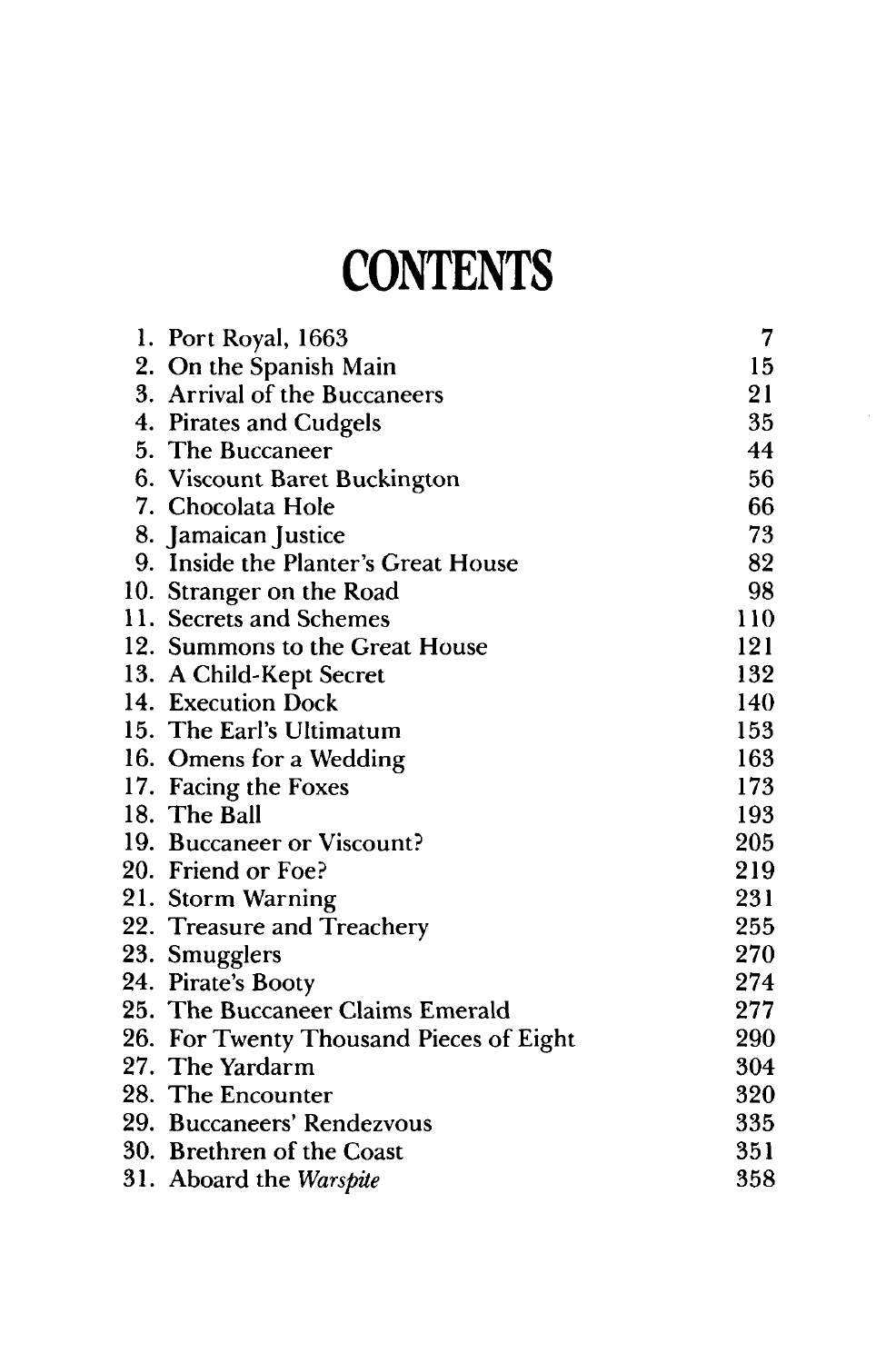| 32. Heart's Unspoken Desire          | 368.  |
|--------------------------------------|-------|
| 33. Maracaibo                        | -370- |
| 34. The Pirate Stronghold of Tortuga | -385. |
| 35. The Duel                         | -399- |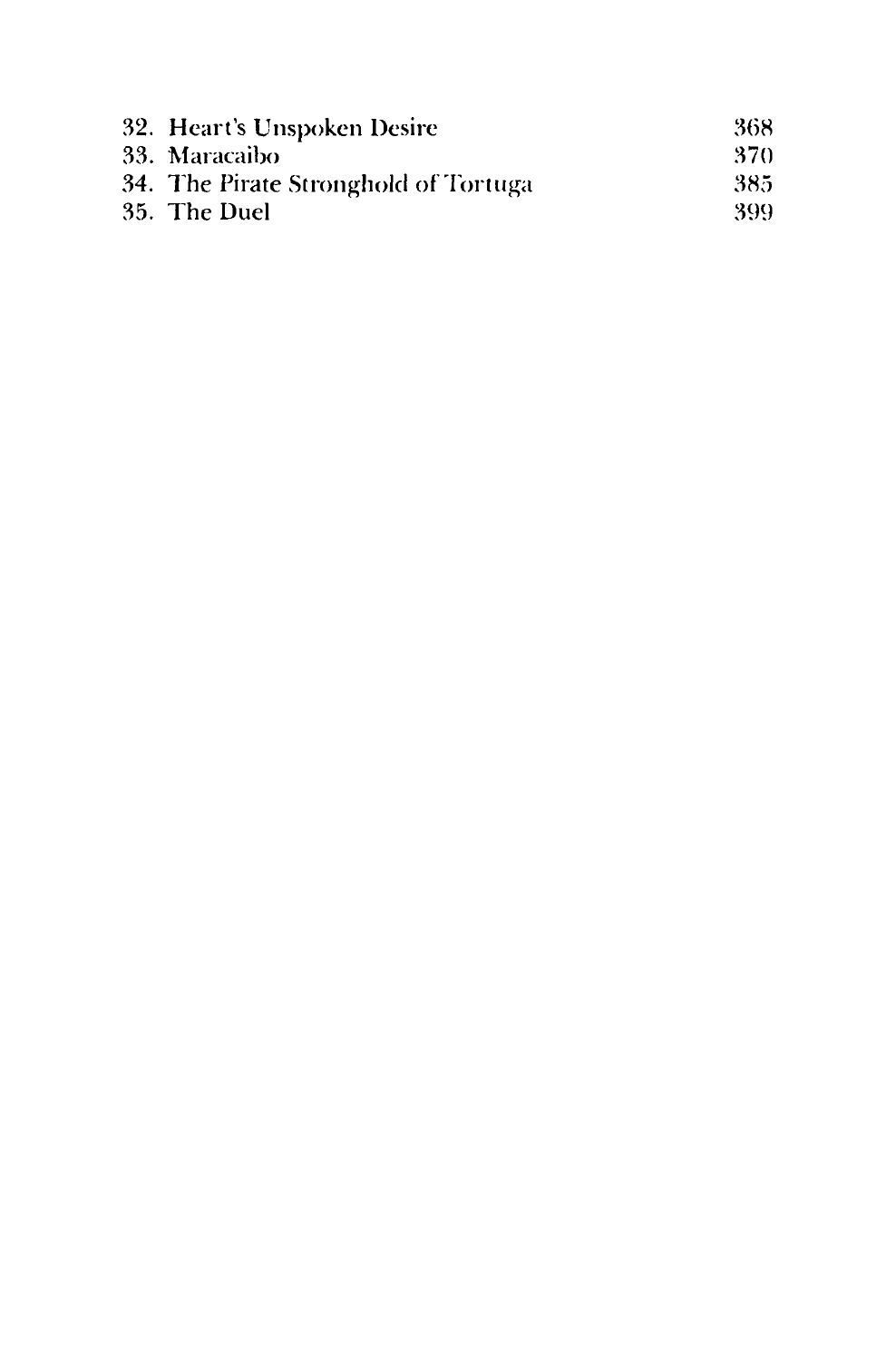## <span id="page-2-0"></span>1 **PORI'ROYAL, 1663**

A ruby twilight thick with youthful promise bled into the paler sky above the miles of sugar cane stretching toward the lush Blue Mountain range of Jamaica. Emerald Harwick, sixteen, stood tensely in the narrow wagon road, staring ahead.

The tropical sun had saturated the brown earth of the Foxemoore sugar estate with the heat of the breathless day, and now the trade wind came as it did each evening, bringing sweet relief.

She heard the wind rushing through the stalks, saw their green leafy heads bend as though doing homage to the king of all the universe, and her eyes moistened as her heart joined the reverence, and she pleaded, "Please, Jesus, grant me the courage to face Mr. Pitt."

As she peered ahead, her young face was spirited and displayed a winning loveliness, yet its lines of tenderness and candor reflected a far deeper beauty than mere outward appearance. She lifted a hand to shade her eyes, listening above the sighing green waves for the dread sound of Mr. Pitt's horse trotting down the dirt road.

The tropical breeze was heady with the smell of the Caribbean and brushed her skin like cooling fingers. Today, however, she could find no pleasure in the familiar sights and smells surrounding her on this estate to which she'd been brought as a small child from the notorious pirate stronghold of Tortuga.

For Emerald, a storm was blowing across her soul, and its cruel blasts threatened to destroy those dearest to her.

Her thick dark tresses tossed in the gusts rippling against her, and she tied the faded calico ribbon on her hat beneath her chin to keep it from being carried away across the field. She turned from the road then and glanced toward an upper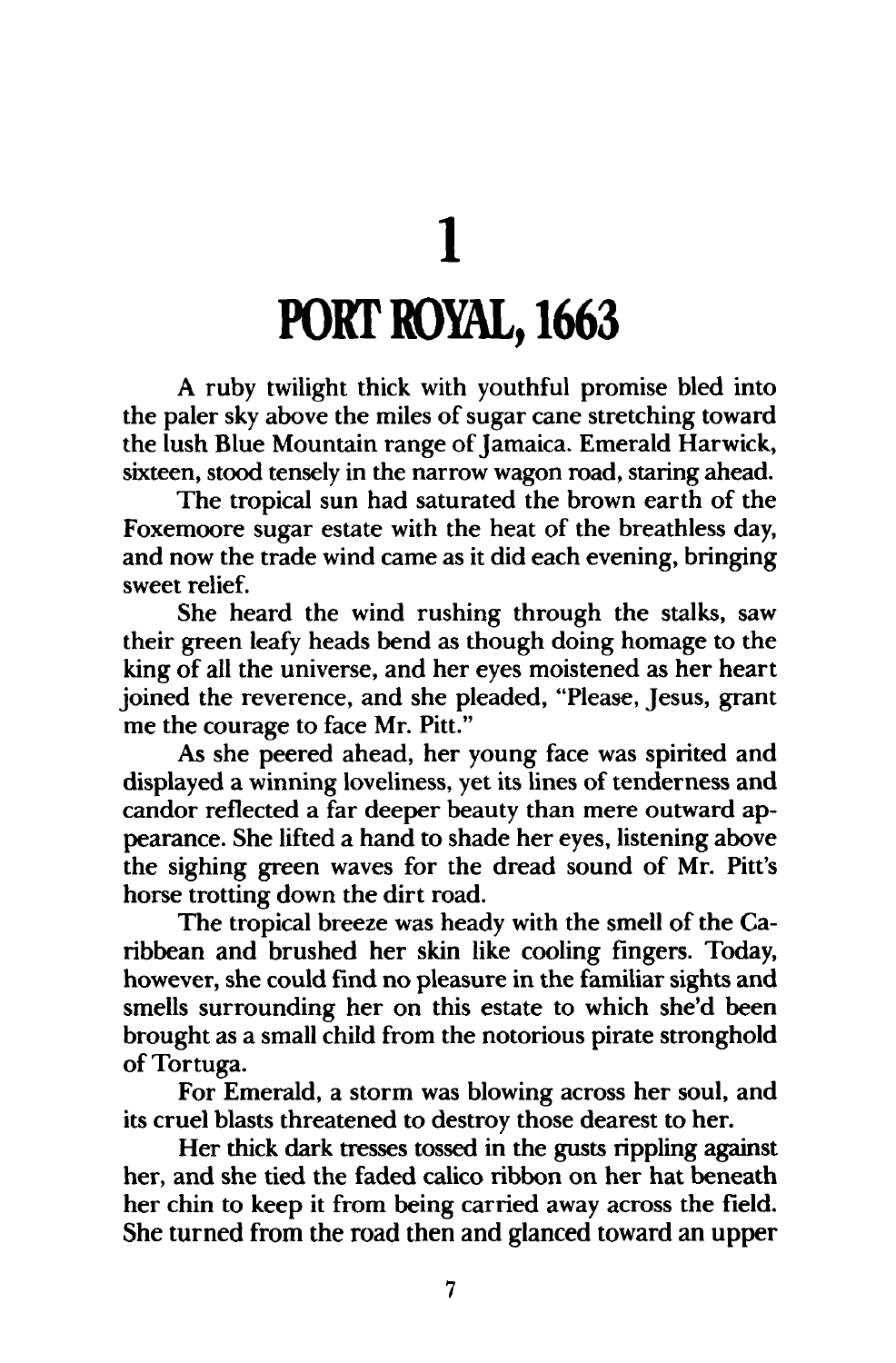window in the tall, box-shaped wooden house where she lived with her fifteen-year-old half-French and half-African cousin, Minette.

Minette was staring through the window, her finely featured face—the color of amber honey—pressed against the pane. Her reflection faded into the evening shadows that fell ominously across the glass, obscuring her tear-stained cheeks.

Then Emerald sped down the road to meet Foxemoore's vile overseer, Mr. Pitt. The evening shadows grew long and began to speckle the miles of acreage. She rushed on toward the cutoff at the end of the narrow road, which brought her to the main carriageway, lined with fringed palm trees.

The wind lifted the hem of her full black cotton skirt, which was looped upward over a blue petticoat, reaching to just above her bare ankles and black slippers. Her blouse was white, full-sleeved to the elbow, and she wore, according to fashion, a tight-laced black stomacher around her slim waist.

Catching her breath, she stepped out onto the carriageway and gazed up to the planter's Great House. It stood a quarter mile ahead with white walls and red tile roof, looking serenely down upon her with the superiority of aristocracy. As always, its magnificence awed her and shut her out.

Foxemoore belonged to the Harwicks and the Buckingtons, who had intermarried since before the days of Oliver Cromwell. During England's Civil War, the Harwicks fled to the West Indies, where they built a sugar estate. The titled Buckingtons followed the exiled King Charles into France and then returned with him to reclaim the Buckington earldom. The family lived now in London under the dominion of Earl Nigel Buckington, who was often called to dine with King Charles at Whitechapel.

Emerald, however, was considered the illegitimate offspring of a daughter of a French pirate on Tortuga and was rejected by both wings of the family.

The vermilion twilight lingered long across the sky as she stood to the side of the carriageway, waiting, her eyes riveted ahead. Not far away a crow cackled at her and then flew from a wooden post, becoming a dark illusive shadow that swept low over the cane field.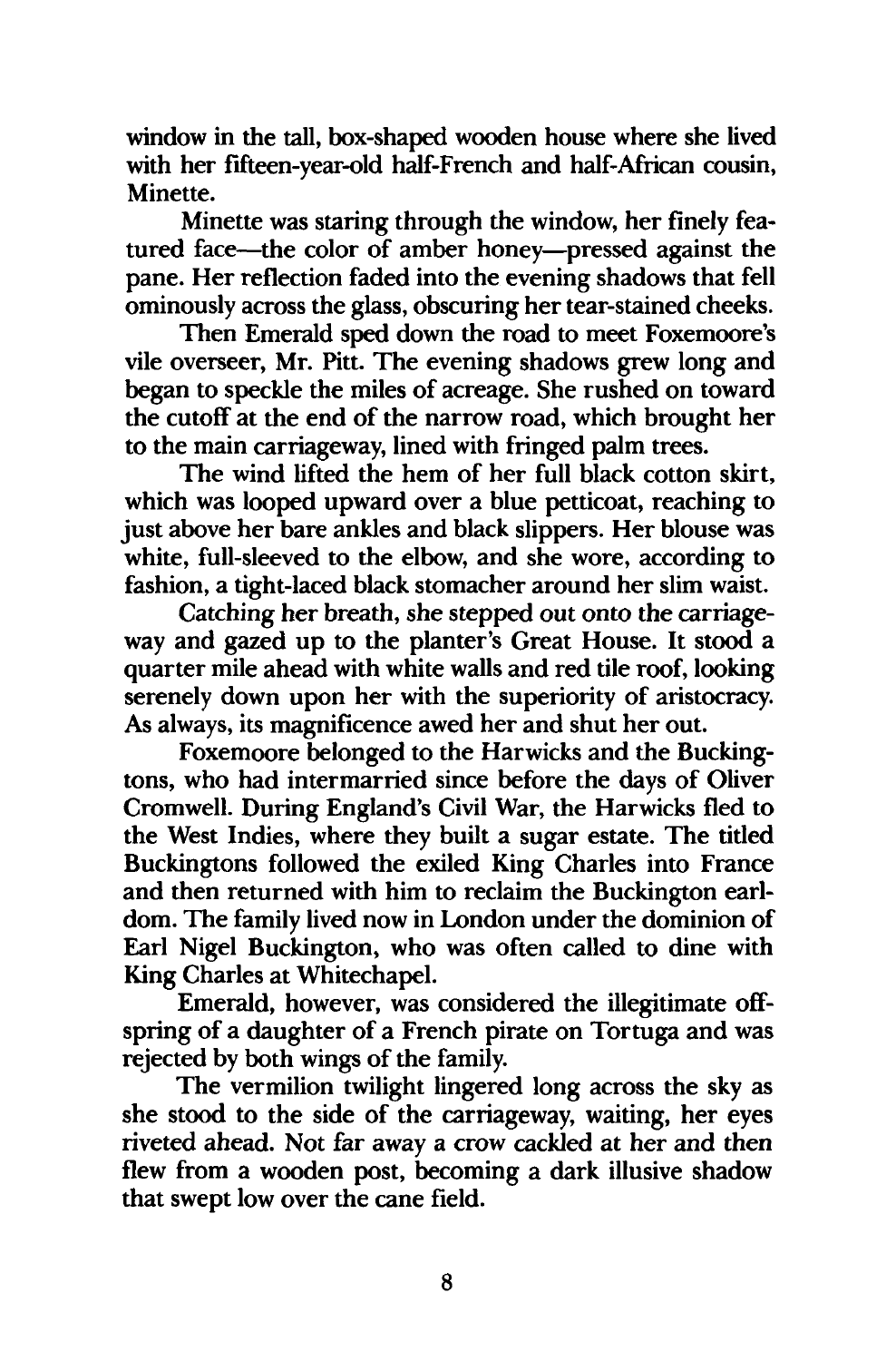The crow seemed to mock her with its freedom to escape while she could not, and words from the Psalms winged their way across her heart: "How say ye to my soul, Flee as a bird to your mountain? For, 10, the wicked bend their bow, they make ready their arrow."

Her eyes, the color of warm cinnamon, narrowed, and her clammy hands formed fists at the sides of her skirt. The sound of horse hooves!

Mr. Pitt emerged from the cane field astride his gray gelding and turned down the carriageway toward her. She saw the rust-colored dust rise beneath its hooves. She waited.

A minute later he rode up, reining in his horse a few feet ahead of her.

Emerald looked up at him, heart racing.

Pitt was a vicious man, and she loathed his cruelty toward the slaves, although she usually had no concern for her own safety. This indentured servant who served the Harwick family wouldn't dare accost *her,* not the daughter of Sir Karlton Harwick, even if she was rejected by the family and her father was in danger of losing his share in Foxemoore due to his mounting debts.

Mr. Pitt would fear to antagonize Sir Karlton. Her father, a big man, was known on the reckless streets of Port Royal to duel for the sake of honor, and he would call Mr. Pitt out by pistol or sword.

She trembled slightly though, trying to mask her apprehension, for her father was not presently in Port Royal. He had been at sea as a privateer for months now, and though she was expecting his return any day, those days came and went. And while his absence grew longer, her uncertainties mounted with the burdens and troubles that came hurling against her like a hurricane.

Mr. Pitt did not dismount but sat astride his Spanish leather saddle. His wide panama hat was soiled with dust and drawn low over a leathery brow that was dotted with sweat. His grizzled red hair hung limp to his wide shoulders, and his canvas shirt was torn, showing his huge muscled arms and bare chest.

The man's prominent pale eyes stared down at her without the deference he offered her spoiled young cousin Lav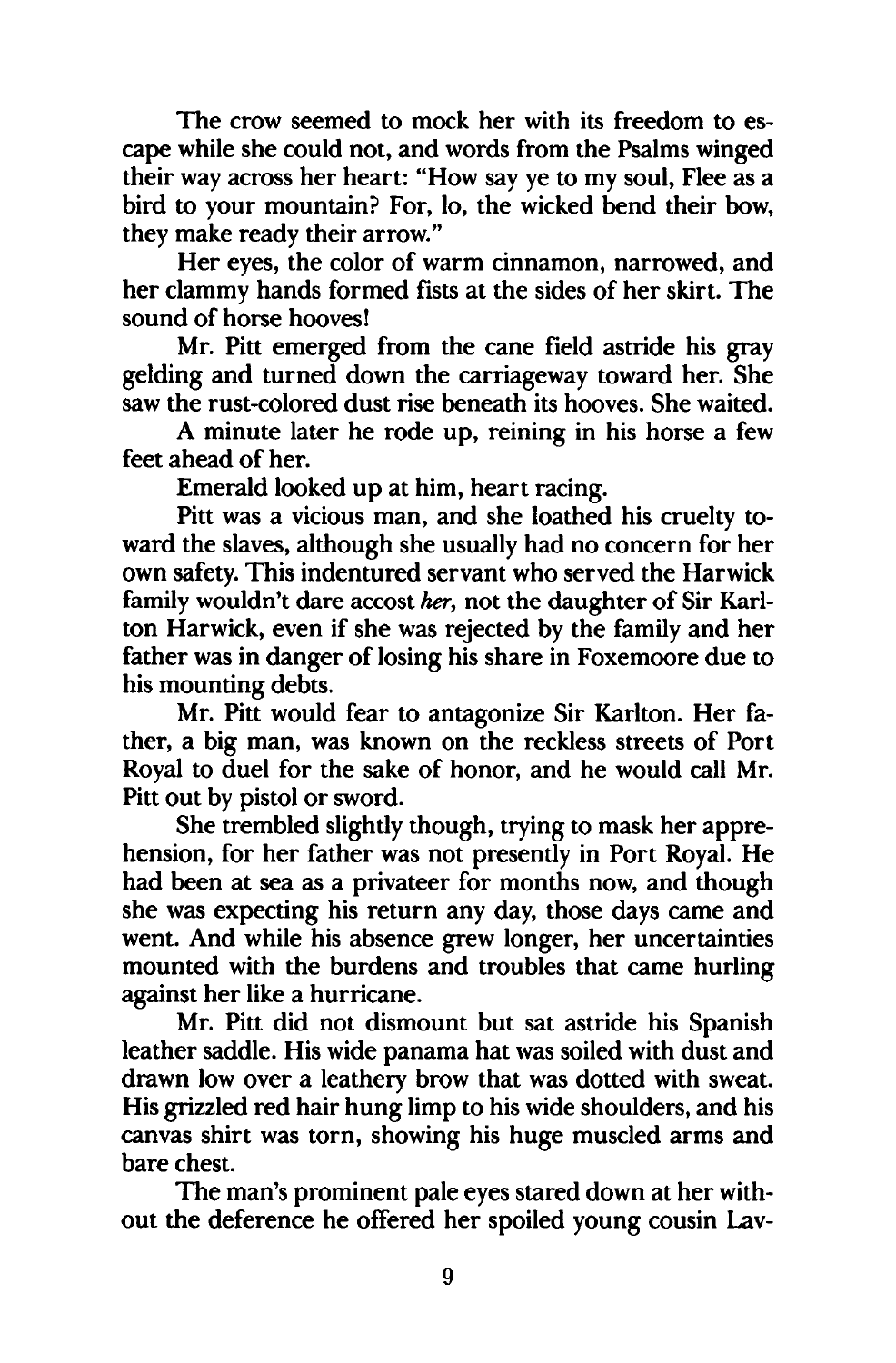ender Thaxton, who lived in the Great House. His wide mouth spread into a grin. He flicked his prized whip absently against a bronzed hand with squat fingers.

Emerald raised her chin, and her eyes refused to waver. "Evenin', missy," came the syrupy voice.

She would not favor him as though she were on his level, for he was dangerous. Safety came in aloofness, as though she did not notice that he scanned her. She remained polite but distant.

"I received your message. Why did you ask to see me?" she asked with a dignity that surpassed her youth. She wanted to choke on the next words, dreading the answer. "Have you news about Ty?"

He leered. "Aye."

She noted the evil gleam that sprang like fire.

"Yes?"

"I've found the runaway all right. Ain't an African who can flee me and my hounds. 1 brought him back in chains."

He must have seen her pale, for his lips turned and he appraised her again. "He needs a good lesson taught him, and I'm the man to do it. Aye, 1 aim to scourge the lad to an inch of his life, even if the half-breed is your cousin."

Mr. Pitt took delight in his whip, and Emerald loathed him for it.

She held her head high, refusing to acknowledge his intended slur. Both Ty and Minette had been born to her French unde, a notorious pirate on Tortuga. The African slave who had been their mother was dead, but they had a grandfather on Foxemoore, the elderly cook--Jonah-from the boiling house.

Ty, who was nineteen, had made plans from childhood to run away and become a pirate, hoping his father's French relatives on Tortuga would take him in. And even though Emerald had warned him to wait until the day she could buy his freedom, his discontent had been too great. He took pride in his ancestry, and that was one of the reasons Mr. Pitt hated him. Pitt enjoyed making the slaves cringe and beg for his mercies, and Ty would not.

And now Ty had been caught.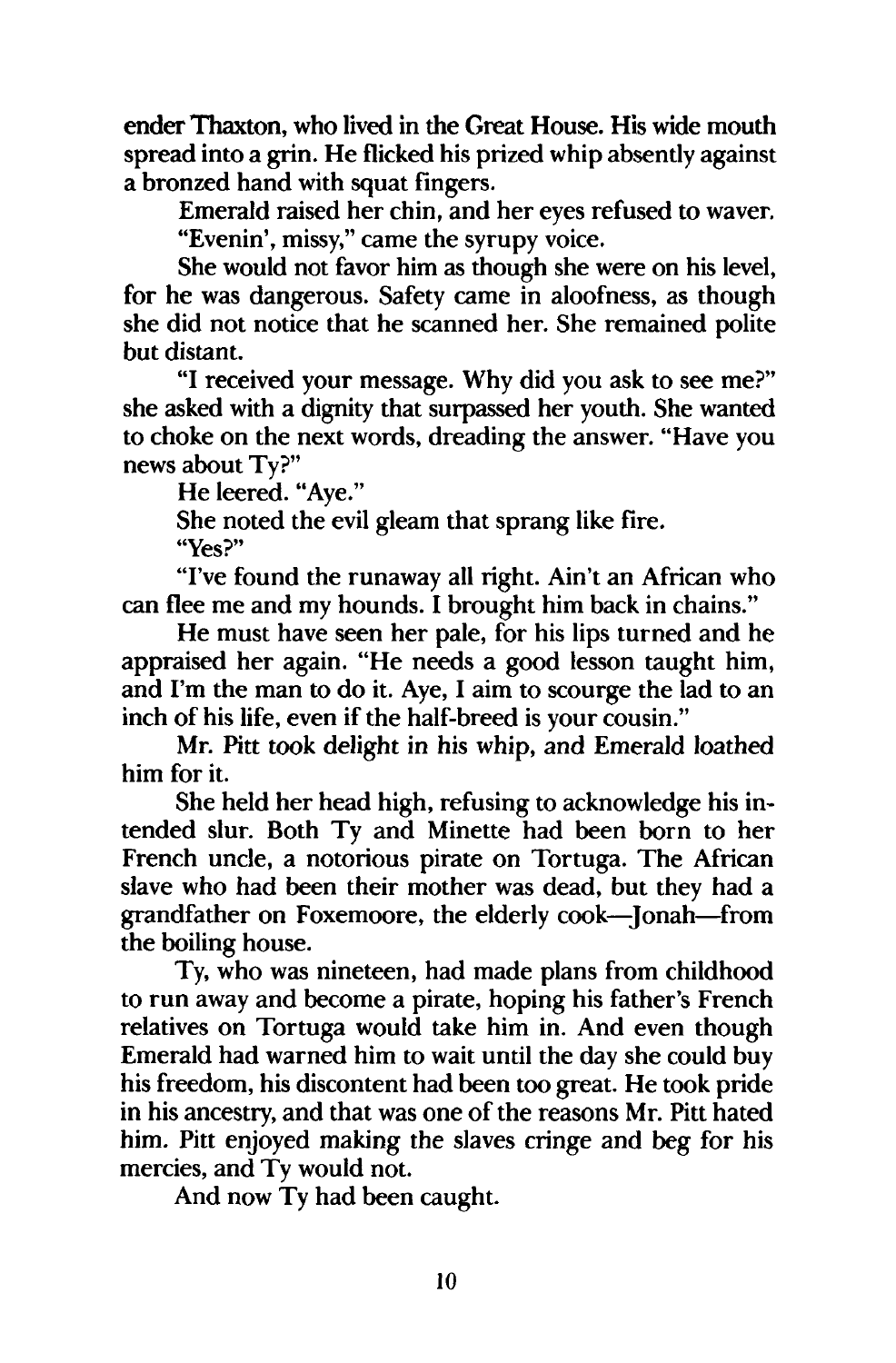Despite her inner struggle not to crumble before him, tears stung her eyes. "Touch Ty with your vicious whip, and you'll answer to my father when he returns," she whispered. "I promise you that'"

He didn't believe her, of course. His confidence remained. He slowly swung his hefty frame down from the saddle.

Emerald took a step backward in the dusty road. "And touch me, and my father will kill you."

He smirked, wiping his sweating brow on the back of his sleeve.

"Maybe your father's dead, drowned at sea. Maybe I have word he's been taken a slave by Spain. The Inquisitors will soon have him tied to a post and burned as a heretic."

*No,* she thought, trying to steady her nerves.

"He attacked a galleon like the pirate he is, though he denies it. And he lost to a Spanish don."

Her heart thundered in her ears. It wasn't true. Pitt was trying to frighten her, to make her cower before him. She would not beg of anyone except her heavenly Father.

"He's alive," she countered. "You'll see. And he'll soon be docking at Port Royal. And if you do anything foolish toward me or Ty, you'll live to regret it, Mr. Pitt."

"You can be glad it ain't your high and mighty ways that I'm wanting. No-" and his eyes narrowed " $\overline{-1}$  have me bigger plans, but I need you to aid me in getting them accomplished. And," he warned quietly, "aid me you will. If not, I'll see your cousin a quivering mass of bloody flesh under my whip."

Emerald wondered if the man were human. "Help you?" she breathed. "Neverl"

"You're forgetting something, miss. It isn't your father who's managing Foxemoore anymore. It's me. And I have the run of the slaves. Lady Sophie trusts me-"

"And I mourn for my great-aunt's folly in ever trusting a beast like youl"

"Say what you will, it won't change things, and it won't stop my plans. Someday I aim to have land of my own. And I'll get the money and make myself a gallant gentleman. I may even have me a wife like your cousin Lavender."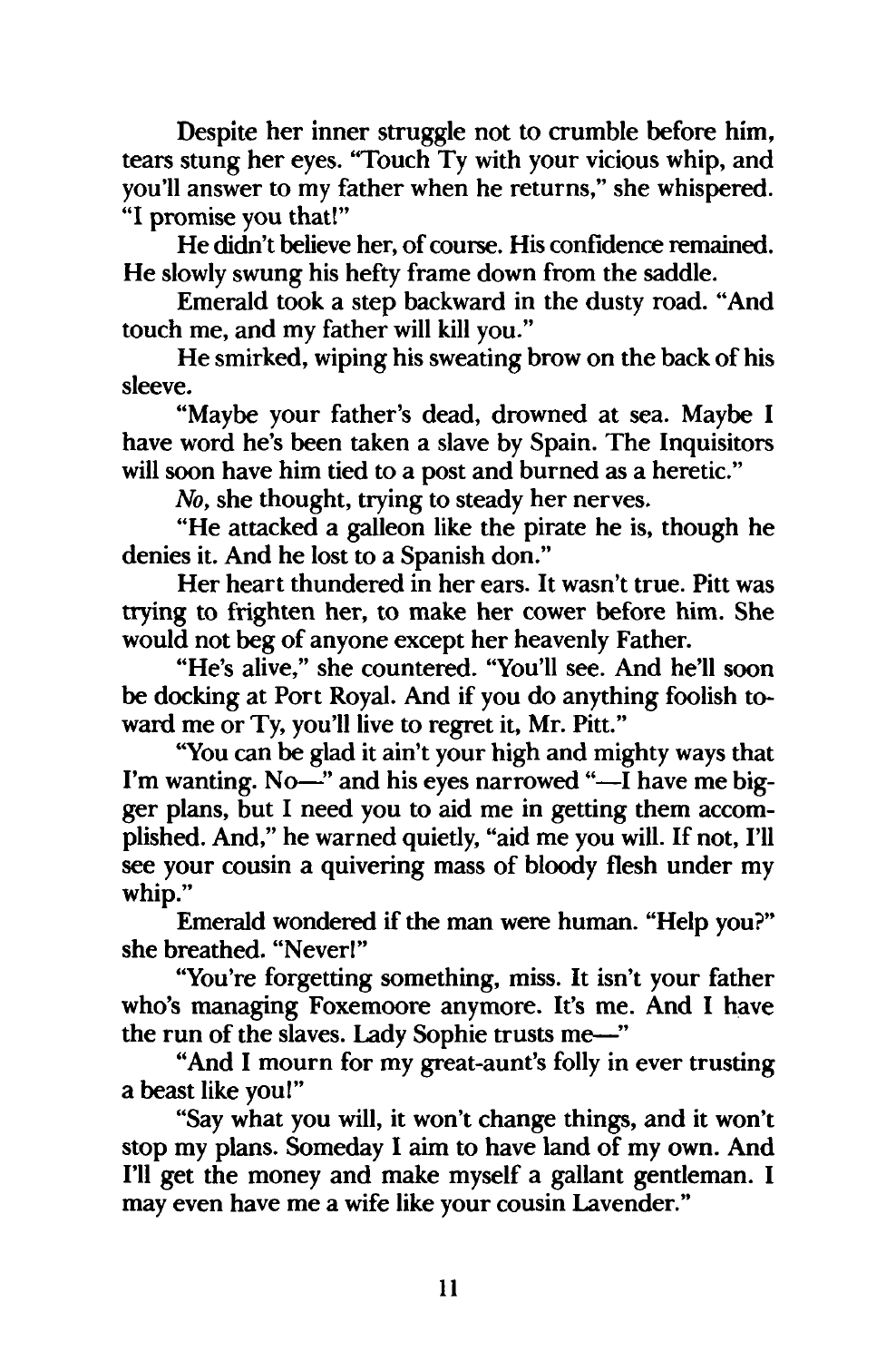"You dream. You're an indentured servant, and you always will be. And even if 1 could get you the treasure you lust for, 1 won't do it."

"No? You'll do it all right if you want to save your halfbreed cousin from being flogged till his back is bloody. Think about it, Miss Emerald. You've seen such sights before. Remember how the sand flies come to cover the torn flesh in the blazing sun till the runaway slave is driven mad? You want that to happen to Ty?"

She winced and covered her ears. "You're worse than a beast-you're a fiend! If only I could convince the Harwicks of that."

"But you won't. You've no influence with your grandmother. And none with the others in the Great House. Oh, you might be called there to please the whims of your cousin Lavender, but has Lady Sophie received you as her niece?"

He read her expression. "Aye, nor will she. You're not deemed parlor fancy enough for 'em. If you're croakingsmart, girl, you'd cooperate with me. I'm the one who can spare Ty."

Unfortunately it was true, and she remained silent.

He smiled. "That's better, Miss Emerald. We can be friends. All 1 need is payment in them French and Spanish jewels that your wench mother left you before she died."

"I don't have them. They were stolen when 1 was a child. I've already told you that. You're mad, Mr. Pitt. Even if 1 did own them, do you think I'd turn them over to you to buy land with? I'd have paid my father's debts to the Harwicks long ago. My French cousin stole them from me before my father ever brought me to Foxemoore. If you want the jewels, then ask Captain Rafael Levasseur for them, if you dare! He has them!"

"Aye, 1 know as much. But he ain't likely to listen to *me.*  And he's vicious with his rapier. He's as cold-blooded a pirate as any in Port Royal. No, you'll go to him, all right. You'll get them. I've heard from Jamie that Captain Levasseur asked your father if he could marry you."

At the mention of jamie, she grew uneasy. james Bradford worked under Mr. Pitt as boss man in the sweltering boiling house that turned the cane into sugar. But jamie's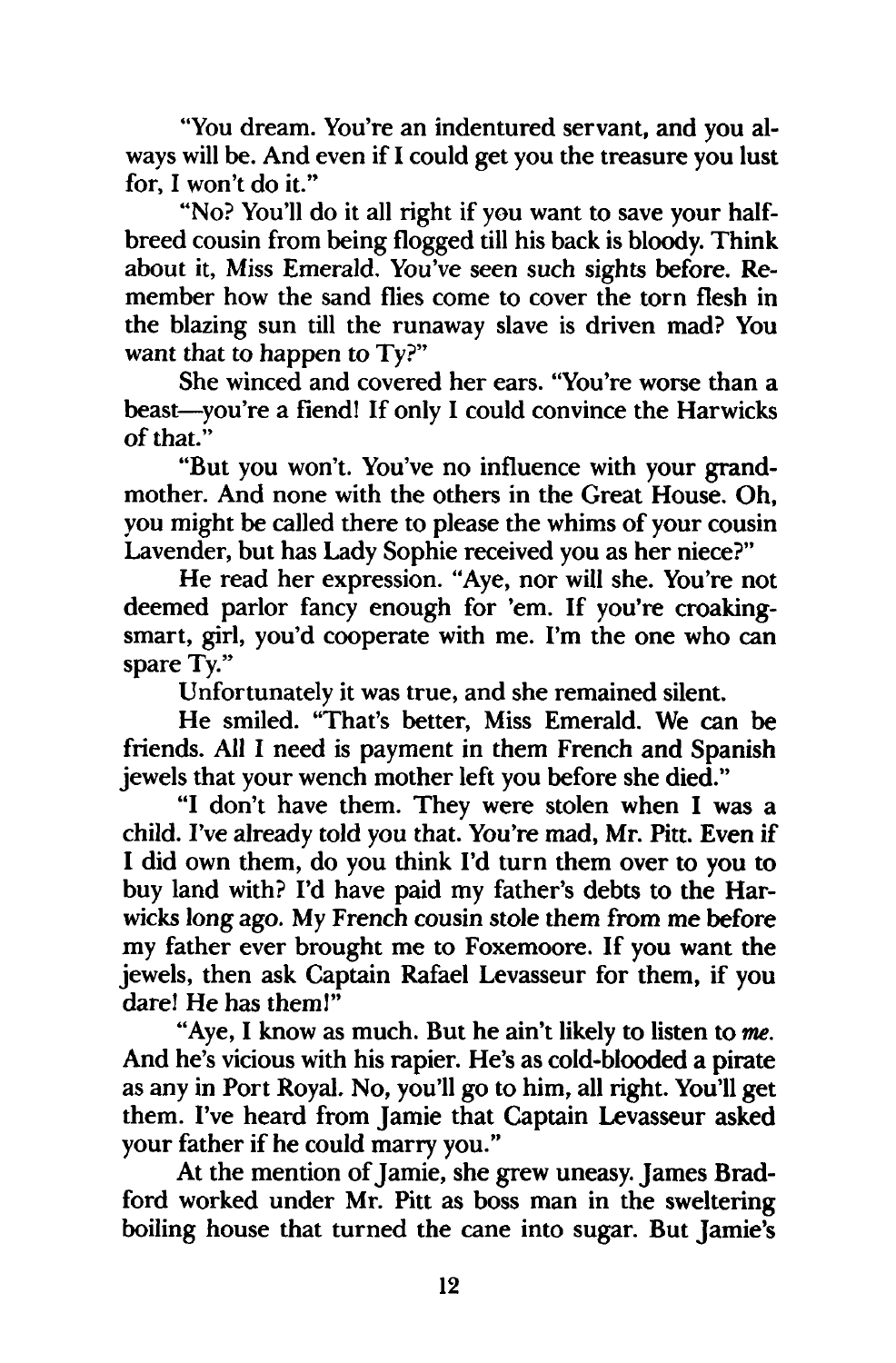indentured service would end in months. He would be free, and they had made secret plans to marry and sail to the Massachusetts colony to establish a farm of their own.

"I won't go to Captain Levasseur!"

"You will if you want to save Ty. I've the authority to do with him as 1 fancy."

"The damnable result of slavery. It is a curse and a plague among men."

"The twitter of your preacher uncle. You want Ty in one piece? Then you'll get those jewels for me."

"Oh, don't you see? What you ask of me is impossible! 1 haven't seen Rafael Levasseur in a year, and 1 wish to keep it that way."

"I've news the buccaneers are arriving from the raid on Gran Granada. Old Captain Henry Morgan and Mansfield be leading his pirates into Port Royal in a few days. Your French cousin is with him, and he'll have booty enough and to spare. How you talk him into generosity is your problem, Miss Emerald. Just see you do. And don't be foolish enough to tell him about me, or why you want it. Remember, I'll have Tyand Jamie Bradford-at my mercy."

Her heart lurched. "What does Jamie have to do with this?"

Mr. Pitt stood looking at her with a satisfied smile, like a fox who has trapped the hens.

"Jamie was fool enough to try to help Ty run away. For that, Miss Emerald, 1 can hang him if it pleases me. It's the law. You want your Jamie to hang in the public square?"

Devastation swept through her. Hopelessly she let out a cry, lunging at him, beating her small fists against his chest.

He laughed and seized her wrists. "A little minx, eh? Runs in that blood of yours from Tortuga, maybe? Well, you just go to your cousin Levasseur for the jewels. Jamie and Ty are both being held in Bridewell Jail."

He released her, and she stepped back, eyes stinging with tears.

"Pull yourself together, Miss Emerald. It ain't the end, if you do as 1 say." He tipped his floppy hat with its turkey feather and mounted his horse to ride back to his bungalow near the slave huts.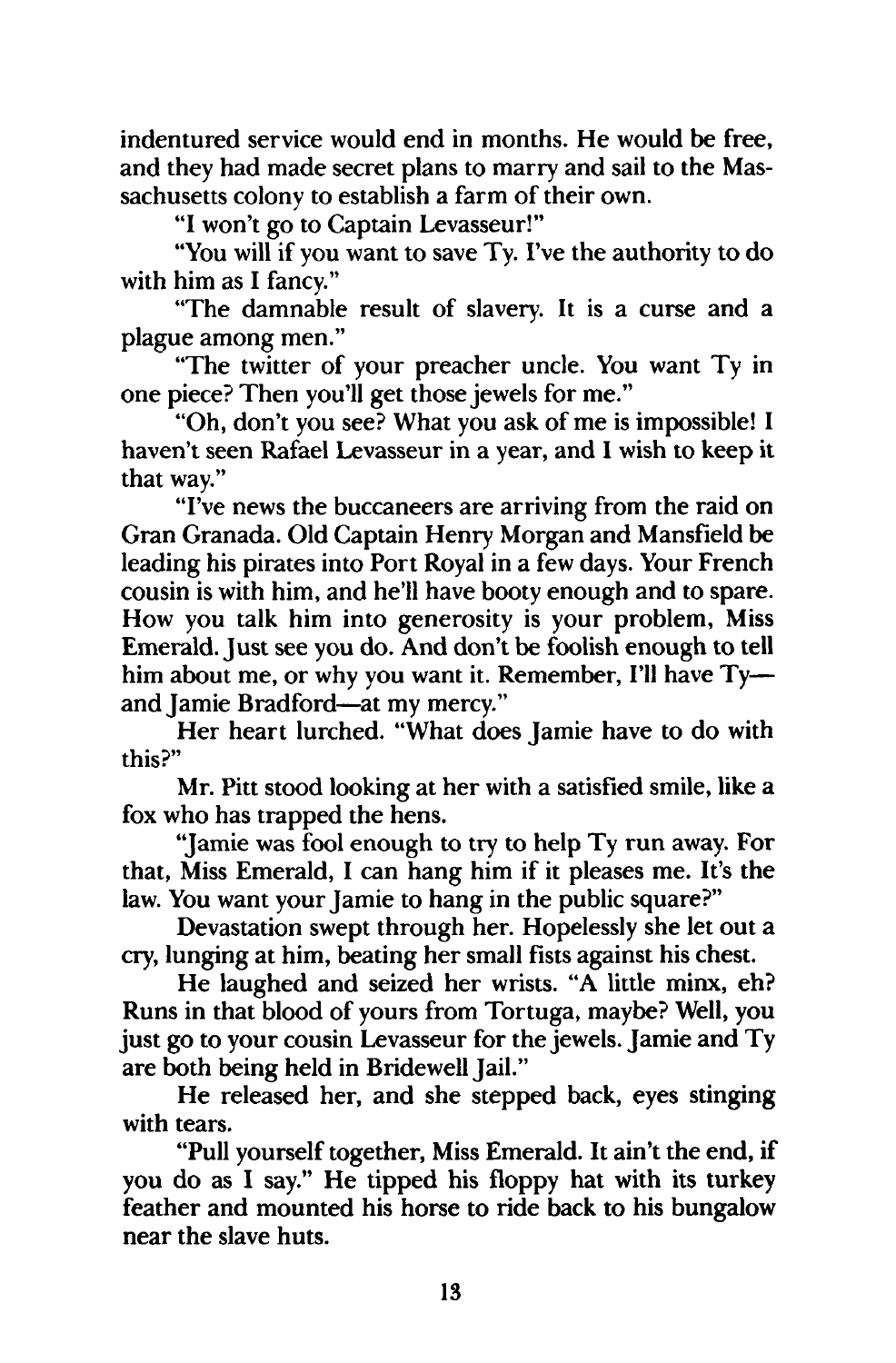He looked down at her, his brown face unsmiling now. "You got two days."

"Two days isn't enough time!"

"It's time enough. I hear the buccaneers are bringing their ships into Port Royal now. You best go there, Miss Emerald. In two days I'll have the magistrate put Ty and Jamie in the town pillory to be flogged. Then I'll have 'em branded on the forehead-Jamie as a political enemy of His Majesty and Ty as a runaway."

"Oh, no, Mr. Pitt. Don't, please!"

"Then you get the jewels. After their branding-if you don't come up with them-I'll go so far as to see em' hanged."

Speechless and shaken, she watched until he had ridden down the carriageway and taken the cutoff into the fields.

Two days.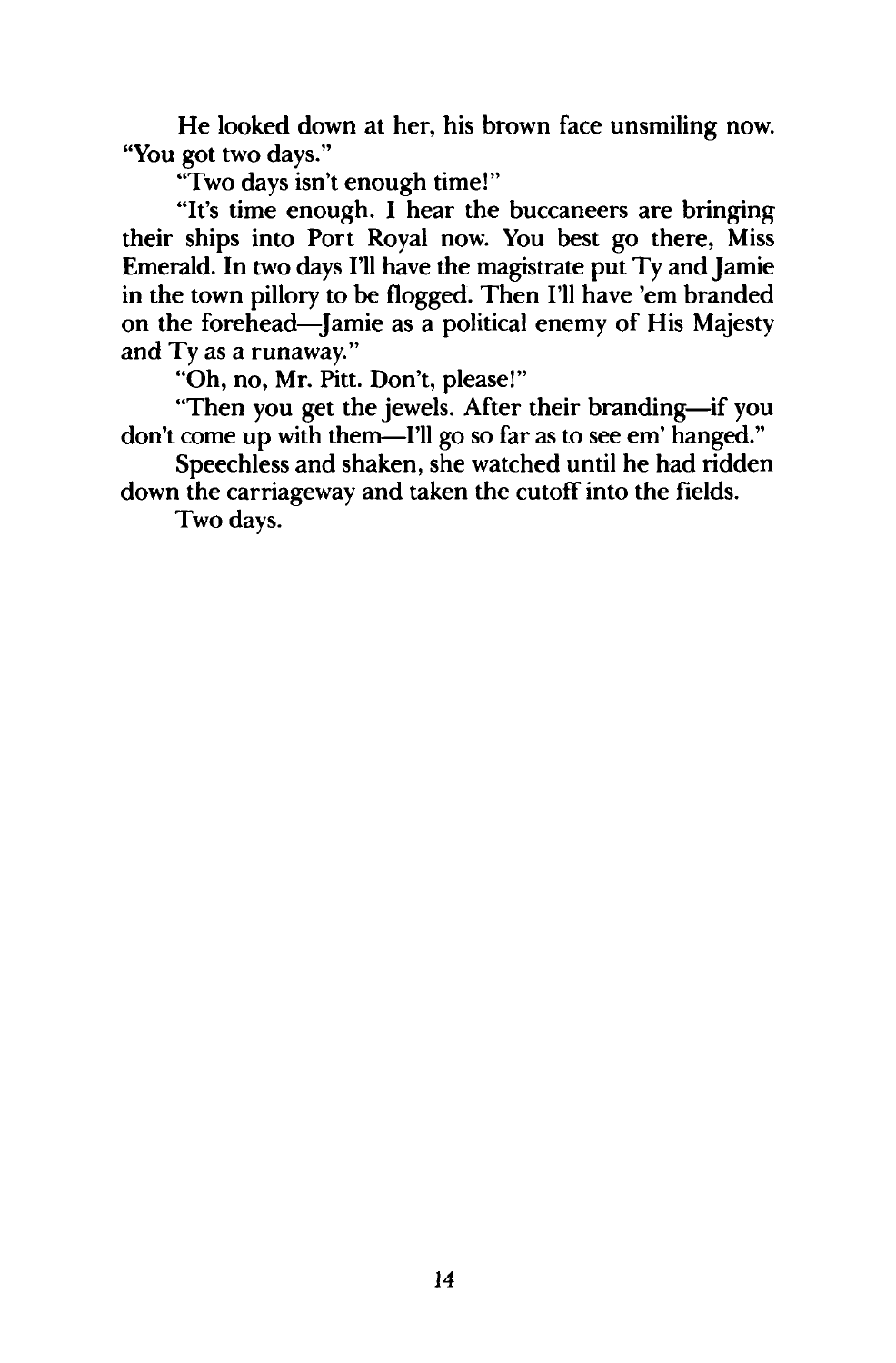## 2

## <span id="page-10-0"></span>**ON THE SPANISH MAIN**

The deck of the *Santiago* smoldered. Spanish soldiers lay dying among the smashed bulkheads and broken mizzenmast. Sagging sail burst into flame. A ten pounder crashed through the overhead rigging, and the Spanish flag toppled to the deck below. Another projectile ripped the blue waters of the Caribbean and brought it splashing over the stern. The proud galleon from Madrid creaked and listed heavily.

From the quarterdeck, Captain Valdez shouted orders to his lieutenant, who raced down the companion steps into the waist.

Soldiers waited there in steel breastplates, gripping their fine Toledo blades. Their black eyes looked gravely toward the sea where their nemesis, the twenty-gun pirate ship under the command of the ruthless English Captain Foxworth, came steadily on, her Union Jack billowing arrogantly at her mainmast head.

The soldiers knew the battle would end in hand-to-hand fighting, for few of the pirates from Port Royal and Tortuga were known to give quarter to their enemy. The Spaniards told themselves they were not afraid. The priest was walking up and down with the crucifix and rosary, blessing each brave soldier who fought to destroy the heretics. What chance could these English buccaneers have against them, brave and bullheaded though they be? And who could undo a Spanish swordsman trained in Madrid?

The English captain had kept beyond the range of the *Santiago's* cannons, while bombarding them with longer guns. But now the Regale drew closer. The soldiers could see her billowing white sails through the gun ports below deck where they waited. They would defeat the *boucaniers.*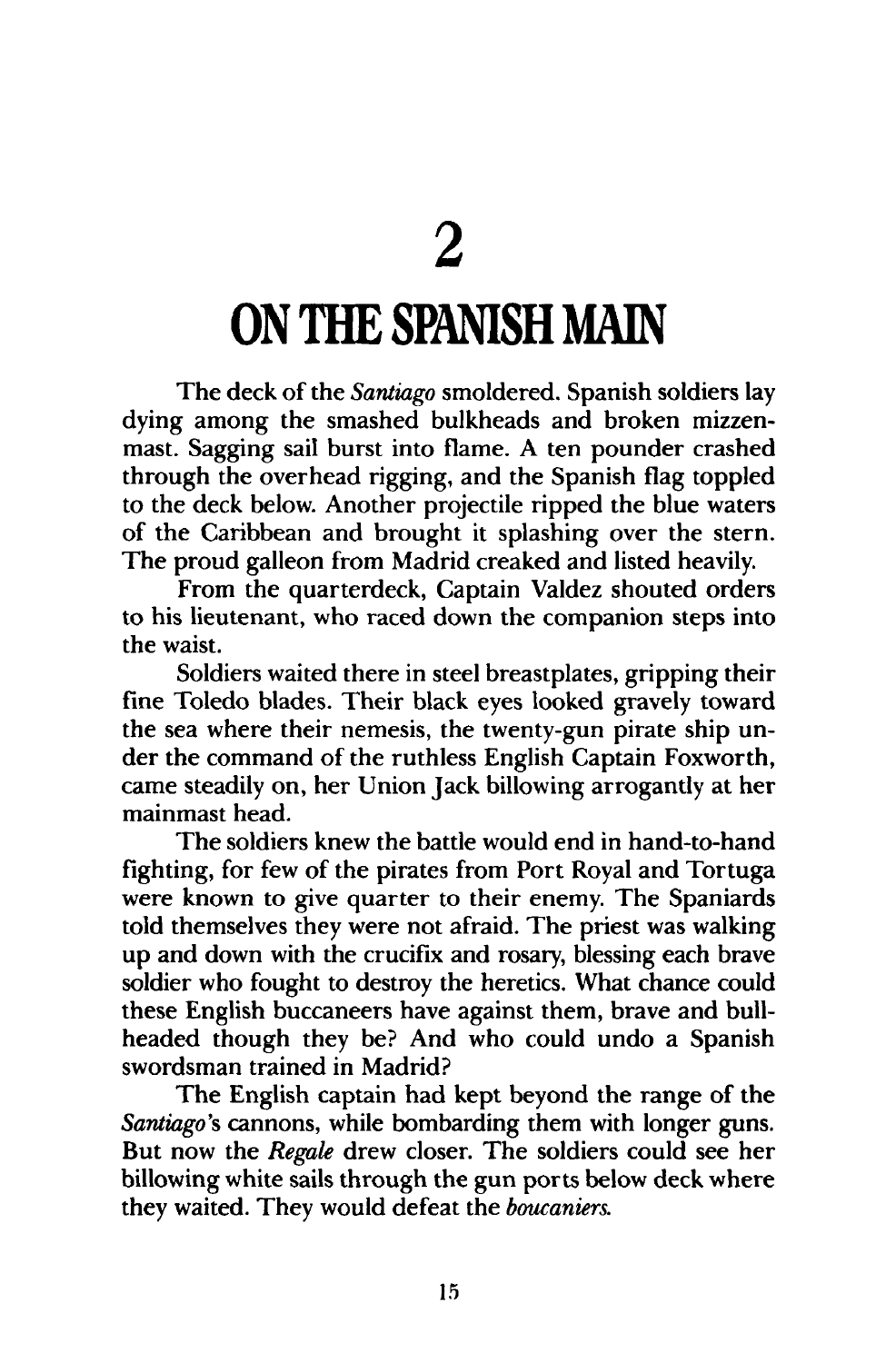Captain Valdez watched with nervous satisfaction as the privateer approached, and his cannons spit fire upon her. But the *Regale* was now too close to repel, and little damage was inflicted on her low main deck. He swore into his neatly trimmed black beard as the English vessel audaciously bore down upon him, discharging her cannon into the galleon's waist.

The *Santiago* shuddered, flames leaping up. Confusion and panic reigned. *Capitan* Valdez knew his ship was a loss, and he cursed the pirates who plagued the Spanish Main, consigning them to the devil's inferno.

It was clear that the English would board.

His intense black eyes smoldered. "Come, then, *Senor*  Foxworth," he breathed. "I shall impale you upon my blade as a pig for the flames."

The *Regale's* captain was known on the Main as an English dog who ridiculed grandiose Spain, and the Spanish captain who took the English pirate as a prisoner to Cadiz would win a great name for himself. Foxworth would be a fit prize for the Inquisitors!

On signal the Spanish soldiers poured from the waist and forecastle, shouting glorious words to the rule of Madrid.

The *Regale* slipped through the haze of smoke, coming closer. The English buccaneers were poised and ready to board, with grappling ax in one hand and cutlass in the other.

He heard the English captain shouting, "Take her, lads! She's all yours! First man to find and free Lucca has my share of the pieces of eight!"

The Spanish captain glared and whipped his blade from its scabbard.

Wild shouts filled the noon air as the buccaneers' grappling hooks snared the Spanish galleon. A legion overran the ship's sides, using their axes to form scaling ladders. From the spritsail yard they swung down upon the deck of the *Santiago,*  swarming like locusts, swords in hand and long-barreled pistols exploding with acrid smoke. They pushed forward, bold and unafraid, sword smashing sword, hurling deadly daggers.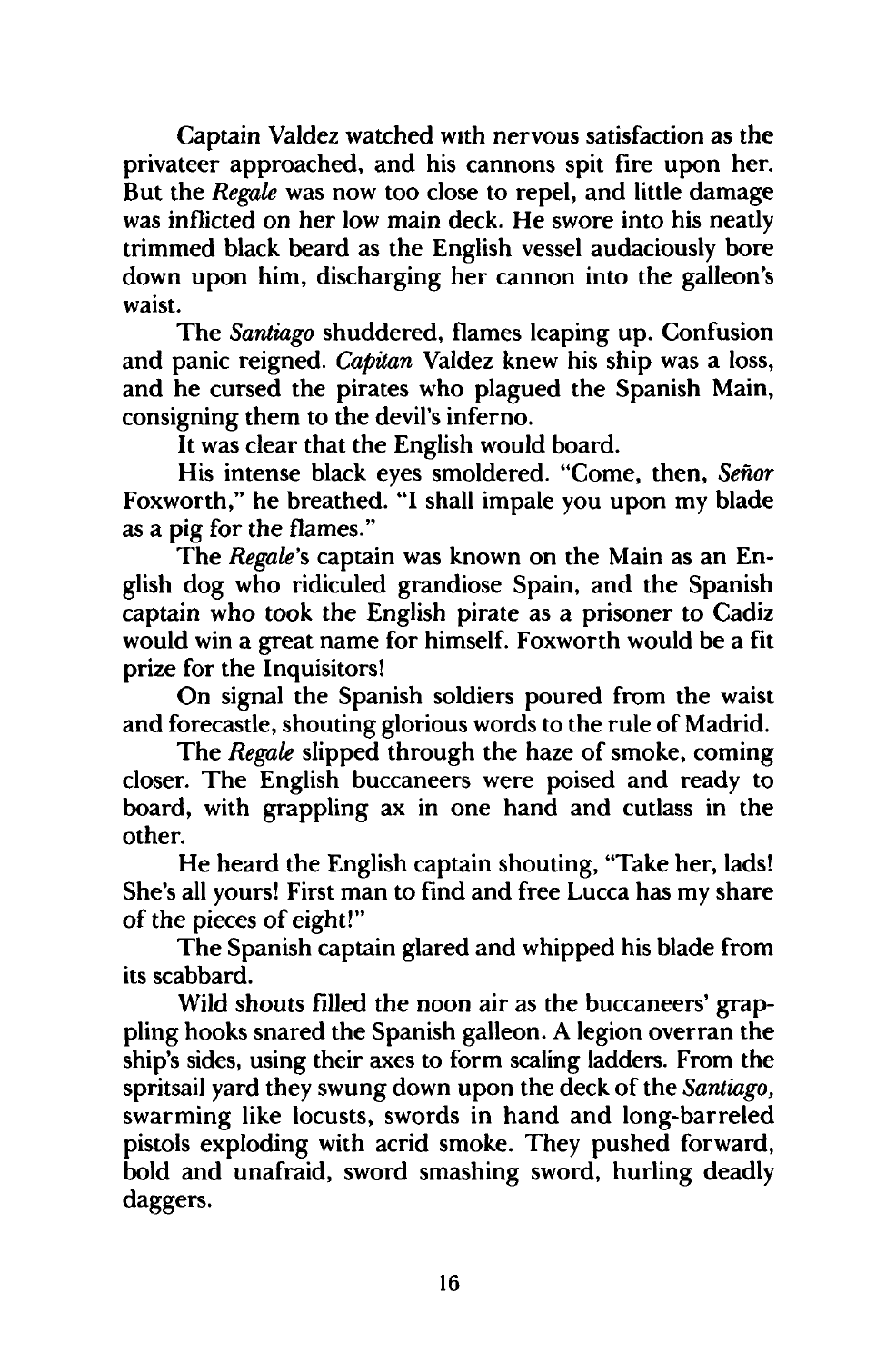A ring of steel and the moans and shouts of dying men encircled the Spanish captain. He stood at the head of the companion, sword at the ready, wearing breastplate and tasses of fluted steel. His black eyes narrowed, intently searching the mob of cutthroats below for Captain Foxworth. He expected a man with snarled black curls and wild eyes.

He cursed the man's secret whereabouts and was surprised when an answer came from behind him-in Spanish.

"The despicable English dog you seek is here, *Capitan!"* 

Captain Valdez spun about to confront the ironic gaze of a young man of handsome and formidable figure in white billowing shirt, sleek black trousers, and calf-length boots. The faint smile on the chiseled tanned face was sardonic. The breeze touched his dark hair, drawn back by a leather thong. He mimicked a bow.

"At your service, *Capitan!"* 

And he came at him, his blade ringing against the Spaniard's. The steel blades mingled, withdrew, parried, caressed. In a fraction of a minute, Valdez knew that he had met his match.

Sweating profusely, he could but hold him off as he was forced to retreat across the deck, fighting for survival every inch of the way.

Infuriated by the calm smile of his attacker, Valdez lunged.

The English dog deflected his blade with a swift parry, stepping aside as Valdez came in.

A single thrust might have run him through. Instead, the buccaneer struck the flat of his blade to the side of the Spaniard's head with a ringing blow.

The captain of the *Santiago* sank to his knees, stunned, as his sword clattered to the deck.

Captain Baret Foxworth turned as the Spanish lieutenant rushed in, but English buccaneers were now on the quarterdeck beside their captain and halted the man.

"Stay your sword, *Senor!"* said Captain Foxworth. "Yield. I hold the life of your captain at my disposal."

"Foul English dog! Pirate!';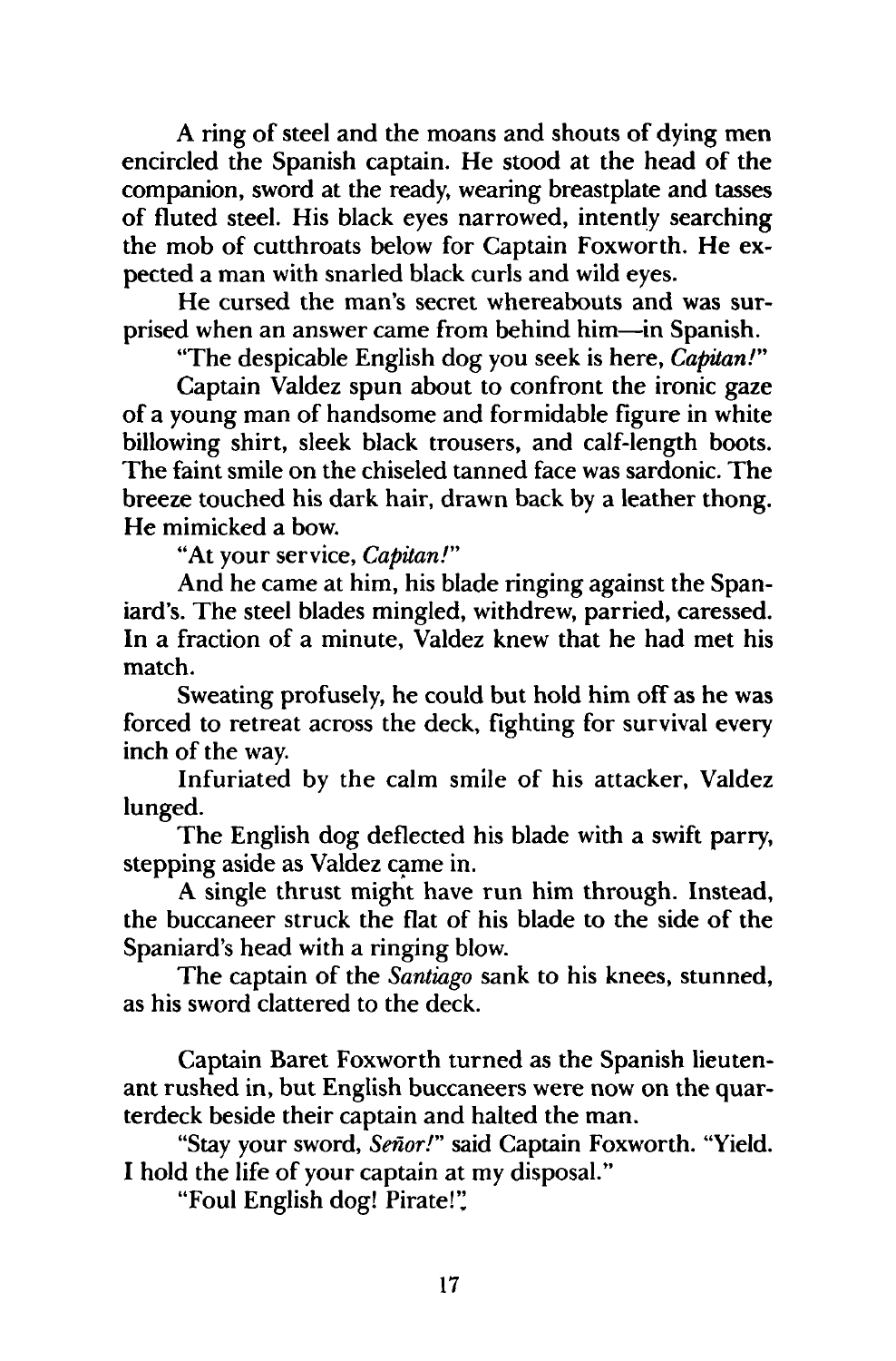"Softly, lad, softly." Then, "Yorke, Thaddeus, Chalmers. Form a guard about the captain," and he gestured to Valdez. Baret stooped, snatched up the captain's sword, tried it for balance, then went down the quarterdeck steps into the waist of the ship.

The sun was yet high in the sky when Baret Buckington Foxworth stood on deck of the *Santiago,* hands on hips, glancing about as his buccaneers scoured the captured vessel under his orders.

Few of the pirates on the Caribbean Main knew that the able Captain Foxworth of the *Regale* was a Buckington, a grandson of the powerful earl who was in court service to His Majesty King Charles II. The young Englishman was believed to be a rogue at best, with a growing reputation as one of the finest swordsmen on the Main and a reckless sea rover who preyed mercilessly upon Spain's treasure fleets.

Baret looked about on the laughing tanned faces surrounding him, enjoying the spectacle. As he did, he met the gaze of Sir Cecil Chaderton, scholar and divine from Cambridge. Sir Cecil wore a familiar wide-brimmed black hat, and the wind whipped his shoulder-length gray hair away from his lean face. He had a short pointed beard that curled a little.

The staunch Puritan was a respected scholar and a devoted friend.

As *well as a timely goad,* Baret thought, seeing the slight turn of the old man's lips and his look of disapproval. Baret swept off his hat and bowed toward his old Greek and Latin tutor. He knew that, hidden beneath that grim exterior, the old Puritan scholar might secretly rejoice at another blow to Spain in the West Indies.

Baret's decision to attack and board the *Santiago* had been a matter of concern to Cecil, but the occasion had proven to be a gladsome spectacle to Baret. The sight and sound of the *Regale's* smoking guns and the crash of a mast carrying the Spanish flag had his heart thudding.

Sir Cecil walked toward Baret, stepping over the debris.

The captain of the *Santiago* interrupted with a shout, veins protruding in anger from his thick neck. "I am *Capitan*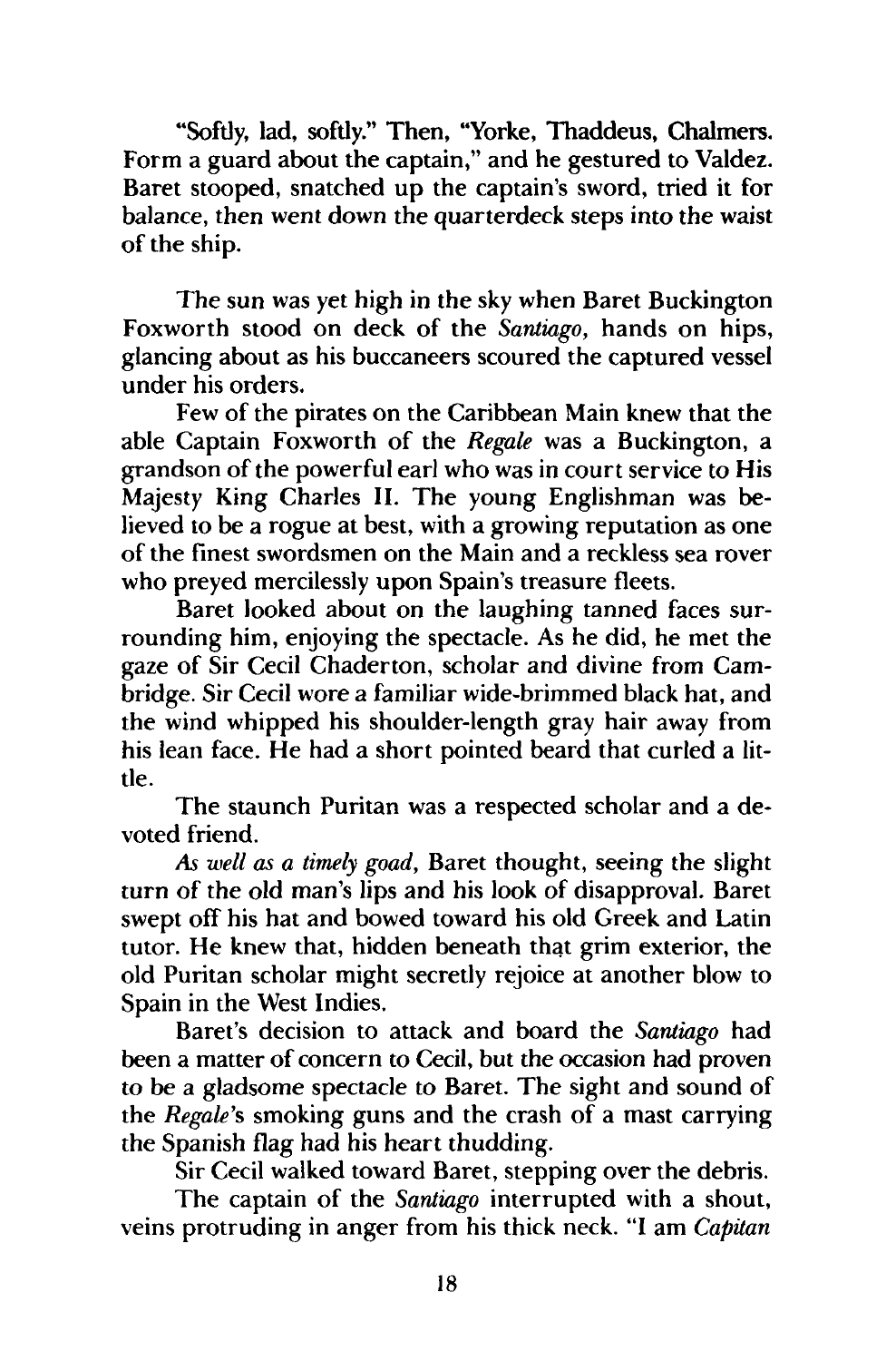Espinosa don Diego de Valdez! His Excellency the King of Spain will have you for this, you murderous English dog!"

Baret mocked a deep bow, sword in hand. "Permit me to introduce myself, *Capitan.* I am Captain Baret Foxworth, heretic." He smiled faintly, his dark eyes glinting as he gestured airily to members of his gloating crew. "Gentlemen, hang him for the misfortune of being born a Spaniard in service to Madrid."

The captain's eyes widened. *"Senor!"* he gasped, hand going to his heart. "You-you are not serious?"

*"Si, Senor,* very serious."

"Ai-yi, Captain Foxworth! I beg! I beg of you!"

"Do you indeed, my *capitan?"* he asked, maliciously amused. "Proceed."

The surrounding crew laughed and forcefully aided the captain down to one knee.

Just then, Baret met Sir Cecil's narrowing silver-gray eyes. Baret smiled. "Ah, you've arrived just in time to meet the illustrious *capitan* of the *Santiago.* Welcome, Sir Cecil, my esteemed scholar."

"And *counselor,"* retorted Cecil. "What is this fellow doing on his knees?"

Baret portrayed innocence. "Begging. He's about to be hanged. Perhaps you wish to counsel him in his prayers aforehand." But the expression on Sir Cecil's face affected in Baret a change of heart. "Perhaps, gentlemen, we should not hang our prisoner."

There followed a disappointed groan. "Aye, Cap'n Foxworth! But he'd make such a pretty thing twistin' in the Caribbean breeze!"

"Aye, indeed, but we have a more noble future for our illustrious *Capitan* Espinosa don Diego de Valdez," said Baret. "Chain him to the galley," he ordered two of his men. "And if he wishes to reach Maracaibo, he must donate some of his belly to the oars."

A shout of glee reverberated on the deck of the *Santiago.*  Captain Valdez struggled to free himself from crew members who, with great fanfare, hauled him below to the oars.

Then cheering crewmen carried five ornately carved chests containing pieces of eight from the captain's cabin and